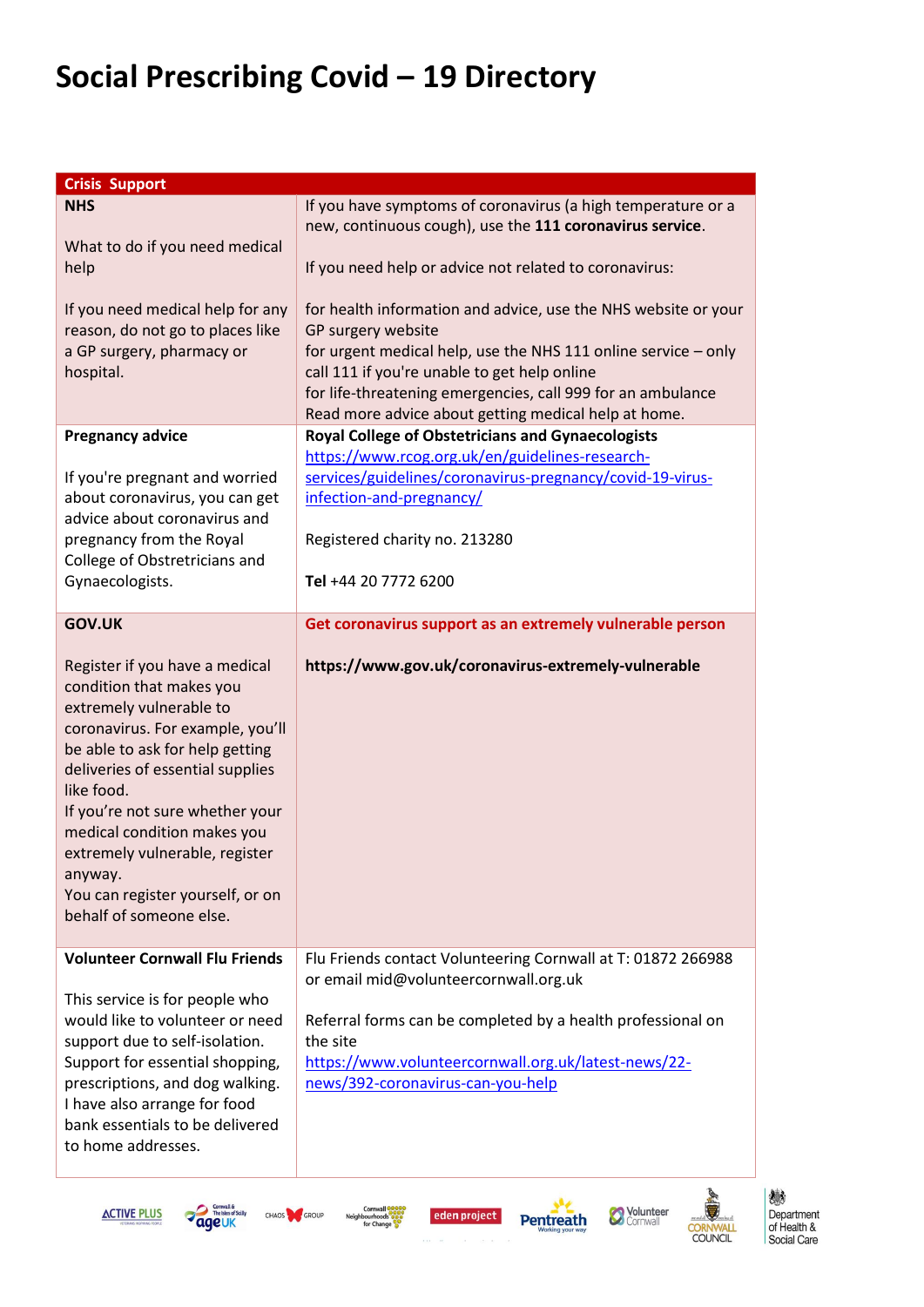#### **Royal Voluntary Service**

Royal Voluntary Service has always stepped forward at times of great national challenge. The Coronavirus outbreak is an unprecedented event in our lifetime and we will be mobilising our staff and volunteers to do whatever they can to help.

Following the Government's advice, we have taken the decision to stop all face-to-face community services, but our dedicated teams will continue to support the community with companionship telephone calls and by delivering essential food & medication. As ever we stand alongside and in full support of the NHS so our hospital services will continue to run as long as the NHS needs us.

#### **NHS Volunteer Responders**

NHS Volunteer Responders is a new group that will carry out simple, non-medical tasks to support people in England who are self-isolating because of specific health conditions. They will be used by healthcare professionals to make sure people who are highly vulnerable to coronavirus (COVID-19) are able to stay safe and well at home.

NHS Volunteer Responders will support with simple but vital tasks including driving people to and from hospital, delivering food and medication, and telephone befriending. Volunteers will also support the NHS to transport equipment and supplies.

[https://www.royalvoluntaryservice.org.uk/our-services/advice](https://www.royalvoluntaryservice.org.uk/our-services/advice-and-support/coronavirus-support/)[and-support/coronavirus-support/](https://www.royalvoluntaryservice.org.uk/our-services/advice-and-support/coronavirus-support/)

#### **NHS CLIENT REFERRAL FORM https://www.goodsamapp.org/NHSreferral**











爀 Department of Health & Social Care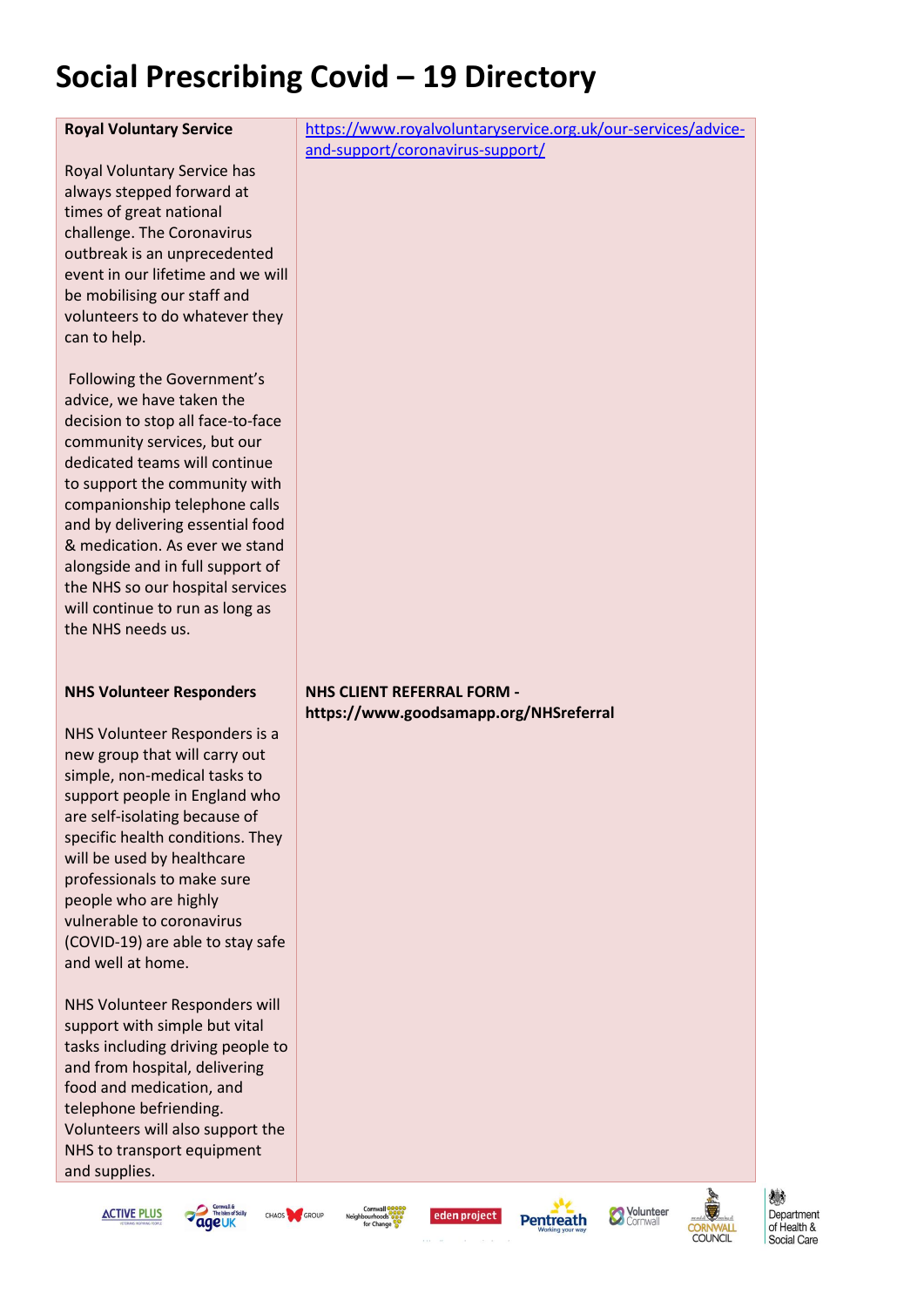| <b>Covid Mutual Aid</b><br>Covid-19 Mutual Aid Local<br>Groups are small groups of<br>people setting up<br>independently in communities<br>to support vulnerable people in<br>their local area through the<br>outbreak. | You can volunteer in a group whether you are fit and able to<br>run errands or self isolating. A lot of coordination is being done<br>through Facebook and WhatsApp group so if you're self<br>isolating but feeling well enough to support, you can help with<br>coordination of your local group whilst other people are out<br>doing the physical activities.<br>http://covidmutualaid.org/resources/ |
|-------------------------------------------------------------------------------------------------------------------------------------------------------------------------------------------------------------------------|----------------------------------------------------------------------------------------------------------------------------------------------------------------------------------------------------------------------------------------------------------------------------------------------------------------------------------------------------------------------------------------------------------|
| <b>Kernow Carers</b><br>Support available during Covid-<br>19 Pandemic of un paid<br>informal carers.<br>We are supporting carers to                                                                                    | Kernow Carers helpline on 0800 587 8191 to make a referral<br>for contact with a carers support coordinator.<br>Information can also be found at<br>www.supportincornwall.org.uk<br>Kernow Carers Service will be offering a live Question and                                                                                                                                                           |
| find information about what<br>Covid-19 might mean for them<br>and the person they care for.                                                                                                                            | Answer session with a Carer Support Coordinator. Please visit<br>the Kernow Carers Service FB page @Kernowcarersservice<br>between 12:00pm and 1:00pm to submit any queries you<br>might have.                                                                                                                                                                                                           |
| <b>AGE UK</b>                                                                                                                                                                                                           | https://www.ageuk.org.uk/                                                                                                                                                                                                                                                                                                                                                                                |
| The coronavirus pandemic has<br>changed life for everyone, but<br>some older people are among<br>the hardest hit. Age UK is<br>determined to be there during                                                            | Get in touch<br>Call our free, confidential advice line on 0800 678 1602. We're<br>open 8am-7pm, 365 days a year                                                                                                                                                                                                                                                                                         |
| this crisis.                                                                                                                                                                                                            | Call Age UK Cornwall & The Isles of Scilly<br>01872 266 383                                                                                                                                                                                                                                                                                                                                              |
| Coronavirus emergency appeal:<br>Please help us be there for<br>older people through this crisis                                                                                                                        | https://www.ageuk.org.uk/information-advice/health-<br>wellbeing/conditions-illnesses/coronavirus/                                                                                                                                                                                                                                                                                                       |
| CN4C                                                                                                                                                                                                                    | You can contact our Crisis Team as follows                                                                                                                                                                                                                                                                                                                                                               |
| The Elms, Cornwall<br>Neighbourhoods for Change is<br>closed, however we are still<br>here to help.                                                                                                                     | John Hewett - 10am to 4pm 7 days a week on 07592 876755<br>Emma Lankford - 9am to 5pm Tuesday to Friday on 07507<br>412941<br>Simon Truckle - 10am to 4pm Mondays on 07535 036658<br>Emma Wooderson - 4pm to 7pm Tuesday to Friday on 07971<br>184465                                                                                                                                                    |











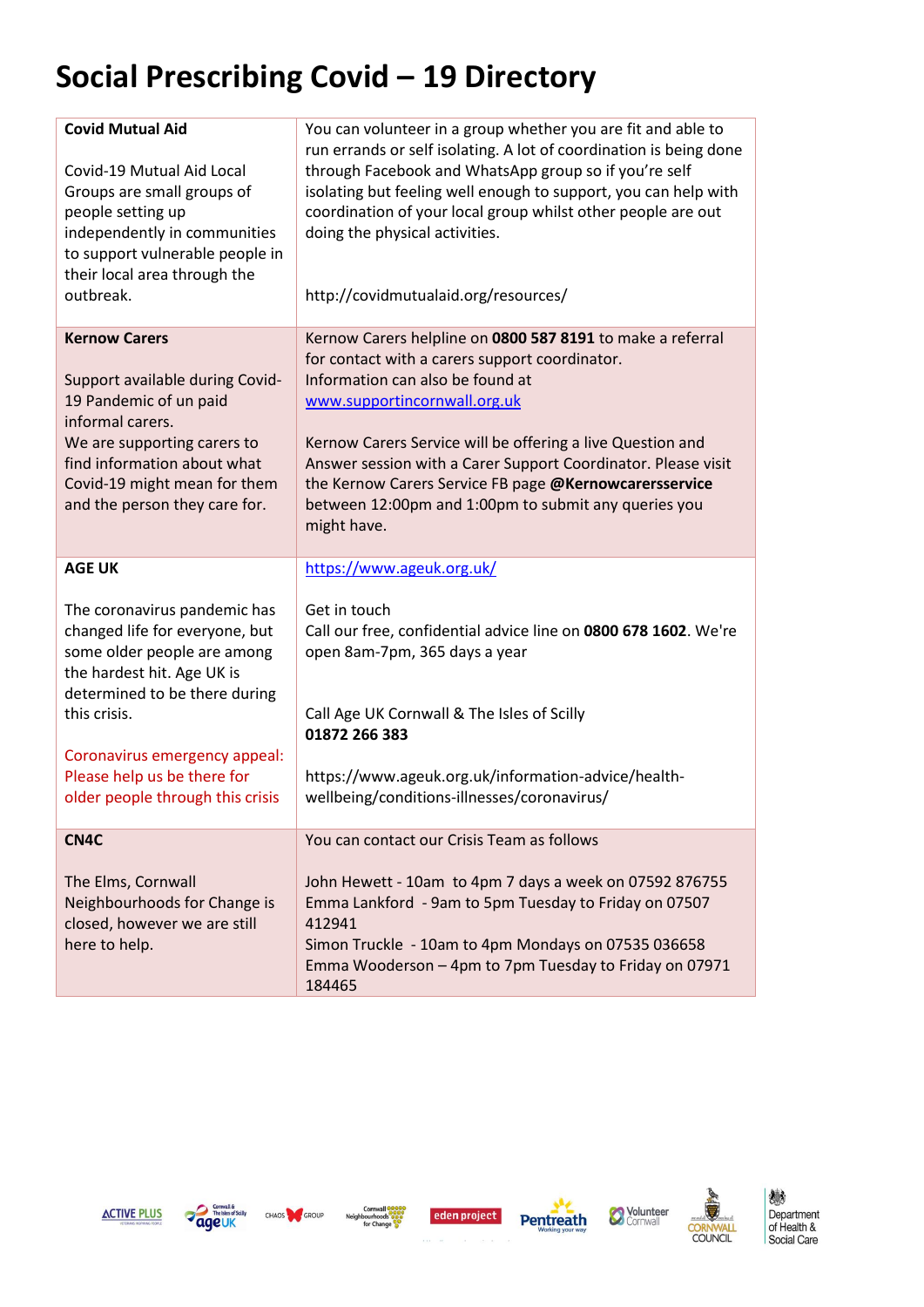| <b>Wellbeing Support</b>                                                                                                                                                                                                                                                                                                                                                                                          |                                                                                                                                                                                                                                                                                                                                |
|-------------------------------------------------------------------------------------------------------------------------------------------------------------------------------------------------------------------------------------------------------------------------------------------------------------------------------------------------------------------------------------------------------------------|--------------------------------------------------------------------------------------------------------------------------------------------------------------------------------------------------------------------------------------------------------------------------------------------------------------------------------|
| <b>Valued Lives</b>                                                                                                                                                                                                                                                                                                                                                                                               | For Crisis support contact main office available 1pm - 10pm                                                                                                                                                                                                                                                                    |
| If you are in crisis and would<br>like to talk to somebody, you<br>can contact Valued Lives Crisis<br>service on: 01209 901438                                                                                                                                                                                                                                                                                    | Self-referral accepted<br>Tel: 01209901438<br>E: info@valuedlives.co.uk                                                                                                                                                                                                                                                        |
| Our services can be broken<br>down into 3 key areas: Our<br>Crisis Service, Our Community<br>Support Services, and Our<br>Wellbeing Club. Each service<br>runs very differently, and are<br>suitable for varying times<br>throughout your journey of<br>recovery & maintaining<br>wellbeing.<br>Valued Lives also supports<br>patients with Mental Health<br>when there are discharged from<br>Treliske hospital. | <b>Valued Lives</b><br>57A Fore Street<br>Redruth<br>Cornwall<br><b>TR15 2AF</b><br>https://www.valuedlives.co.uk/our-offer.html<br>New online referral form https://www.valuedlives.co.uk/new-<br>referrals.html                                                                                                              |
| <b>Samaritans</b><br>If you're worried about your<br>mental health during the<br>coronavirus outbreak<br>The coronavirus outbreak is<br>affecting the way many of us<br>live our lives, and it's normal<br>that this will affect people's<br>mental health. We've gathered<br>some resources that might be<br>helpful.                                                                                            | Telephone: 116 123 (24 hours a day, free to call)<br>Email: jo@samaritans.org<br>Website: www.samaritans.org<br>Covid - 19 support link - https://www.samaritans.org/how-<br>we-can-help/support-and-information/if-youre-having-difficult-<br>time/if-youre-worried-about-your-mental-health-during-<br>coronavirus-outbreak/ |
| <b>Man Down Cornwall</b>                                                                                                                                                                                                                                                                                                                                                                                          | http://www.mandowncornwall.co.uk/#contact                                                                                                                                                                                                                                                                                      |
| We expect some of you may be<br>finding the spread of Covid-19<br>more worrying than others.<br>If you feel the situation is<br>worsening your mental health<br>we are still here to support you:<br>For our members: All the<br>private Facebook groups will<br>provide you with the support                                                                                                                     | or visit our Facebook Page:<br>https://www.facebook.com/ManDownCornwall/<br>Weekly Facebook Live broadcasts<br>Note: If any of our members, or people planning to attend<br>their first meeting, are not on Facebook please 'contact us' via<br>our website https://www.mandown-cornwall.co.uk/contact                         |











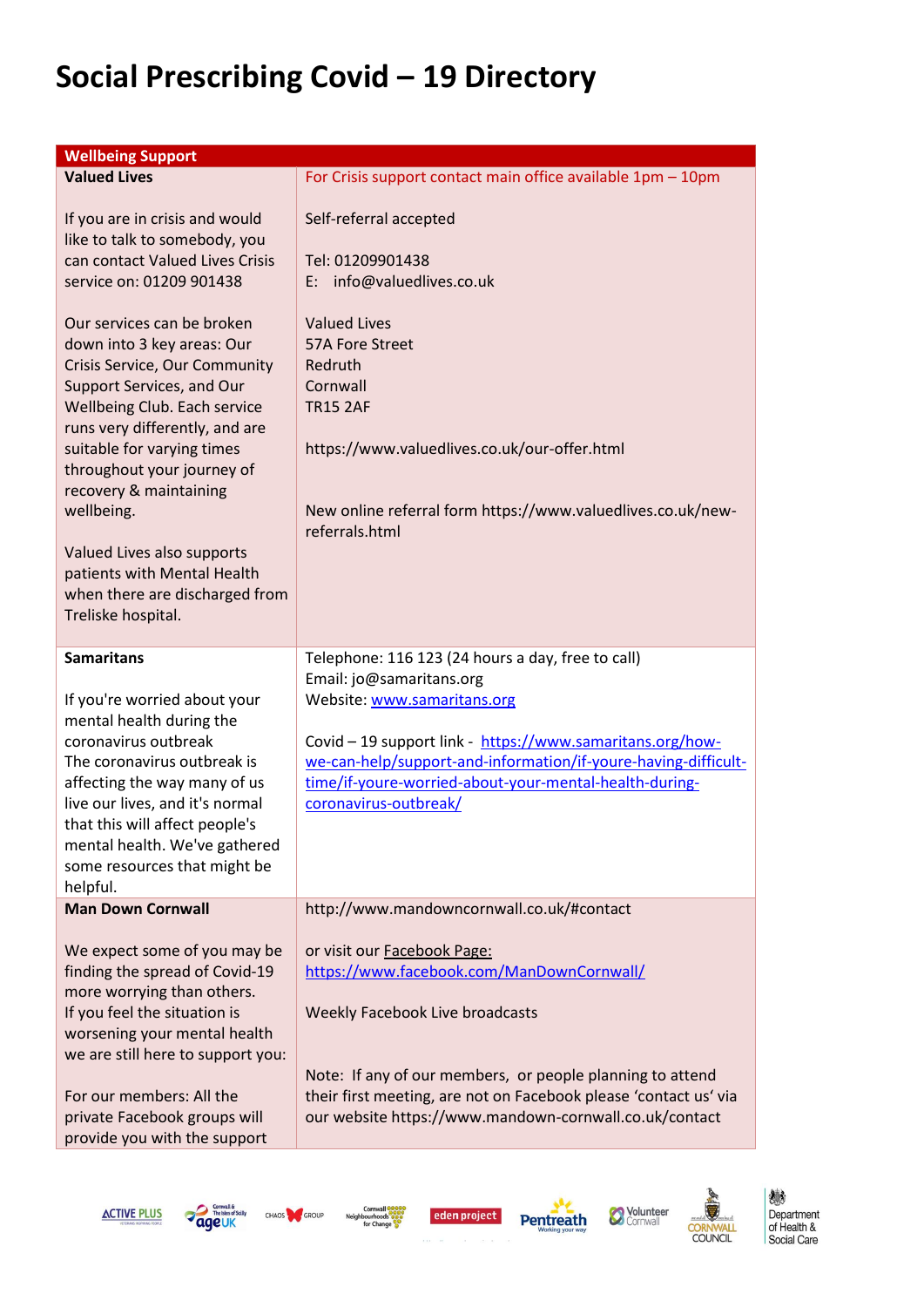| you need for now and please<br>message us anytime or day.<br>We will be posting<br>communications regularly,<br>especially on how we will stay<br>supporting you all.                                                                                                                                                                                                                                                                                                                                                              | If you have not attended a meeting and are not therefore in a<br>private Man Down Facebook Group you can also private<br>message us via our public Facebook page.                                                                                                                                                                                                                                                                                                                                                                                                                                                        |
|------------------------------------------------------------------------------------------------------------------------------------------------------------------------------------------------------------------------------------------------------------------------------------------------------------------------------------------------------------------------------------------------------------------------------------------------------------------------------------------------------------------------------------|--------------------------------------------------------------------------------------------------------------------------------------------------------------------------------------------------------------------------------------------------------------------------------------------------------------------------------------------------------------------------------------------------------------------------------------------------------------------------------------------------------------------------------------------------------------------------------------------------------------------------|
| <b>Counsellors Together CIC</b>                                                                                                                                                                                                                                                                                                                                                                                                                                                                                                    | https://www.counsellorstogether.co.uk/                                                                                                                                                                                                                                                                                                                                                                                                                                                                                                                                                                                   |
| As a response to COVID-19 as a<br>special temporary measure we<br>are currently offering telephone<br>counselling at £15 per session.                                                                                                                                                                                                                                                                                                                                                                                              | Tel: 01726 338258<br>Mobile: 07896 738108 or 07977 78678                                                                                                                                                                                                                                                                                                                                                                                                                                                                                                                                                                 |
| THE W.I.S.H Project<br>Well-being, Isolation, Support<br><b>HUB</b><br>We have set up a fundraiser for<br>our W.I.S.H Project to help<br>people in this terrible crisis<br>access FREE telephone and<br>online Counselling sessions.<br>More information can be found<br>on the link below, also if you<br>would like to donate that is also<br>on the link below. Any amount<br>from as little as £2 will make a<br>real difference to the service<br>the W.I.S.H Project will be able<br>to offer during the Covid-19<br>Crisis. | https://www.counsellorstogether.co.uk/pages/19/client-<br>referral-form                                                                                                                                                                                                                                                                                                                                                                                                                                                                                                                                                  |
| <b>Corona Voice Project</b><br>With the Corona Virus dropping<br>our country into crisis and our<br>community members suffering<br>from isolation, exhaustion and<br>burnout, we at Pegasus are<br>launching the Corona Voice<br>Project to support you.<br>The Pegasus Team will work to<br>support you and other<br>individuals in need of emotional<br>and psychological support.                                                                                                                                               | This project is for anyone and everyone over the age of 16 with<br>Coronavirus related stress, anxiety or distress.<br>Any gender, Any race, Any religion, Living anywhere.<br>You will receive 6 free sessions of counselling over the<br>telephone or via video call with a member of our team. We<br>have decided to offer this service for free to show our support<br>for every one of you during this crisis. Also, as a small thank<br>you to the selfless people behind the scenes that keep us safe,<br>our country running, and our hospitals functioning.<br>This is a professional and confidential service. |

**ACTIVE PLUS** 







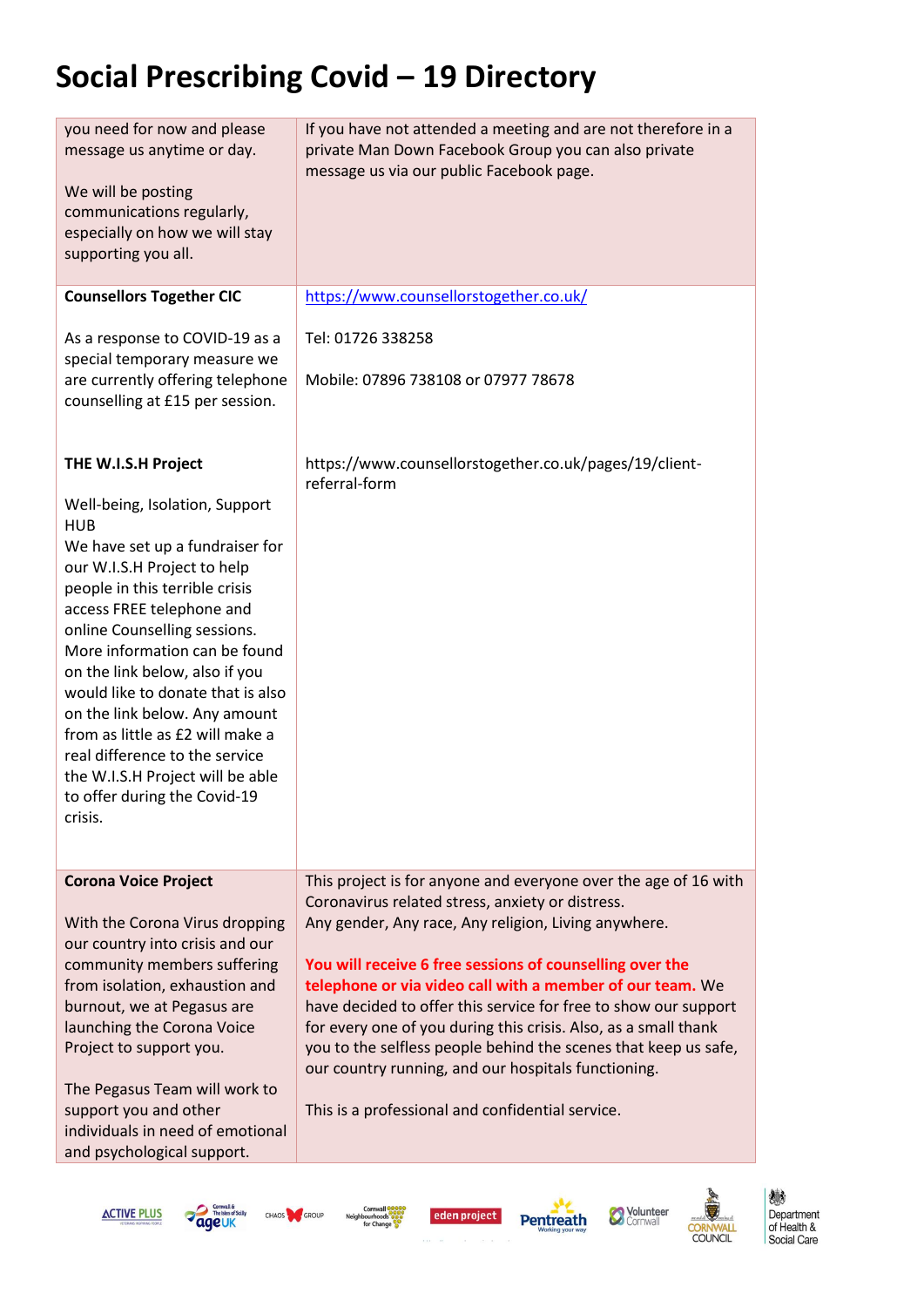| Whether you are struggling<br>with the fear of the unknown,                                                                                                                                                                                                                                                                                                                                                                                                                                                                                                                       | If you would like to take up our offer, please email:<br>rachel@pegasusmenswellbeing.co.uk                                                                                                                             |
|-----------------------------------------------------------------------------------------------------------------------------------------------------------------------------------------------------------------------------------------------------------------------------------------------------------------------------------------------------------------------------------------------------------------------------------------------------------------------------------------------------------------------------------------------------------------------------------|------------------------------------------------------------------------------------------------------------------------------------------------------------------------------------------------------------------------|
| cabin fever is setting in or<br>burnout and vicarious trauma                                                                                                                                                                                                                                                                                                                                                                                                                                                                                                                      | Please put $-$ CORONA VOICE PROJECT $-$ in the subject box<br>and your request to use the service in the main body of the email.                                                                                       |
| have gripped you.                                                                                                                                                                                                                                                                                                                                                                                                                                                                                                                                                                 | Once your application has been processed, you will be placed on<br>our client list to be contacted by the next available counsellor.                                                                                   |
|                                                                                                                                                                                                                                                                                                                                                                                                                                                                                                                                                                                   | Every enquiry is answered within 5 working days. We will contact<br>you to understand your availability, best method of contact and<br>then your case will be given to a member of our team to start your<br>sessions. |
|                                                                                                                                                                                                                                                                                                                                                                                                                                                                                                                                                                                   | If you know of someone this project might help, please pass our<br>information on.                                                                                                                                     |
|                                                                                                                                                                                                                                                                                                                                                                                                                                                                                                                                                                                   |                                                                                                                                                                                                                        |
| <b>Outlook South West</b>                                                                                                                                                                                                                                                                                                                                                                                                                                                                                                                                                         | Please follow our recommended link below for very sensible<br>and straightforward advice from Cornwall Council about                                                                                                   |
| We would like to notify you of<br>our current operational<br>procedures in relation to the                                                                                                                                                                                                                                                                                                                                                                                                                                                                                        | looking after your psychological wellbeing in the next few<br>weeks.                                                                                                                                                   |
| ongoing situation regarding                                                                                                                                                                                                                                                                                                                                                                                                                                                                                                                                                       | https://www.cornwall.gov.uk/health-and-social-care/mental-                                                                                                                                                             |
| COVID-19 coronavirus.                                                                                                                                                                                                                                                                                                                                                                                                                                                                                                                                                             | health/coronavirus-and-mental-wellbeing/                                                                                                                                                                               |
| We will be continuing our<br>service as a phone-based<br>operation and are looking to<br>reassign all face to face<br>appointments to a telephone<br>consultation for the foreseeable<br>future. This will include the<br>cancellation of our courses and<br>workshops. Whilst we are<br>continuing to take referrals<br>these will be online only and we<br>are only able to offer telephone<br>or other agreed digital<br>platforms for assessment and<br>treatment. During these<br>unusual circumstances we<br>apologise in advance for any<br>extended wait times or delays. | Online referrals only Outlook South West<br>https://gateway.mayden.co.uk/referral-v2/01d3ec67-a688-<br>4700-8b1e-ad3acacabf07                                                                                          |
| <b>Anxiety UK</b>                                                                                                                                                                                                                                                                                                                                                                                                                                                                                                                                                                 | <b>PLEASE NOTE</b>                                                                                                                                                                                                     |
| During the coronavirus<br>pandemic, we will be extending<br>our helpline hours to provide a                                                                                                                                                                                                                                                                                                                                                                                                                                                                                       | Due to the coronavirus pandemic, we are experiencing<br>exceptionally high demand for all of our services and a result<br>there may be some delay in responding to routine admin                                       |

our helpline hours to provide a skeletal service over the weekend between 10am -8pm so that we can offer support to

there may be some delay in responding to routine admin emails and general enquiries etc. We would therefore ask that you contact Anxiety UK only in relation to obtaining support for anxiety and for urgent matters so that we may ensure that we











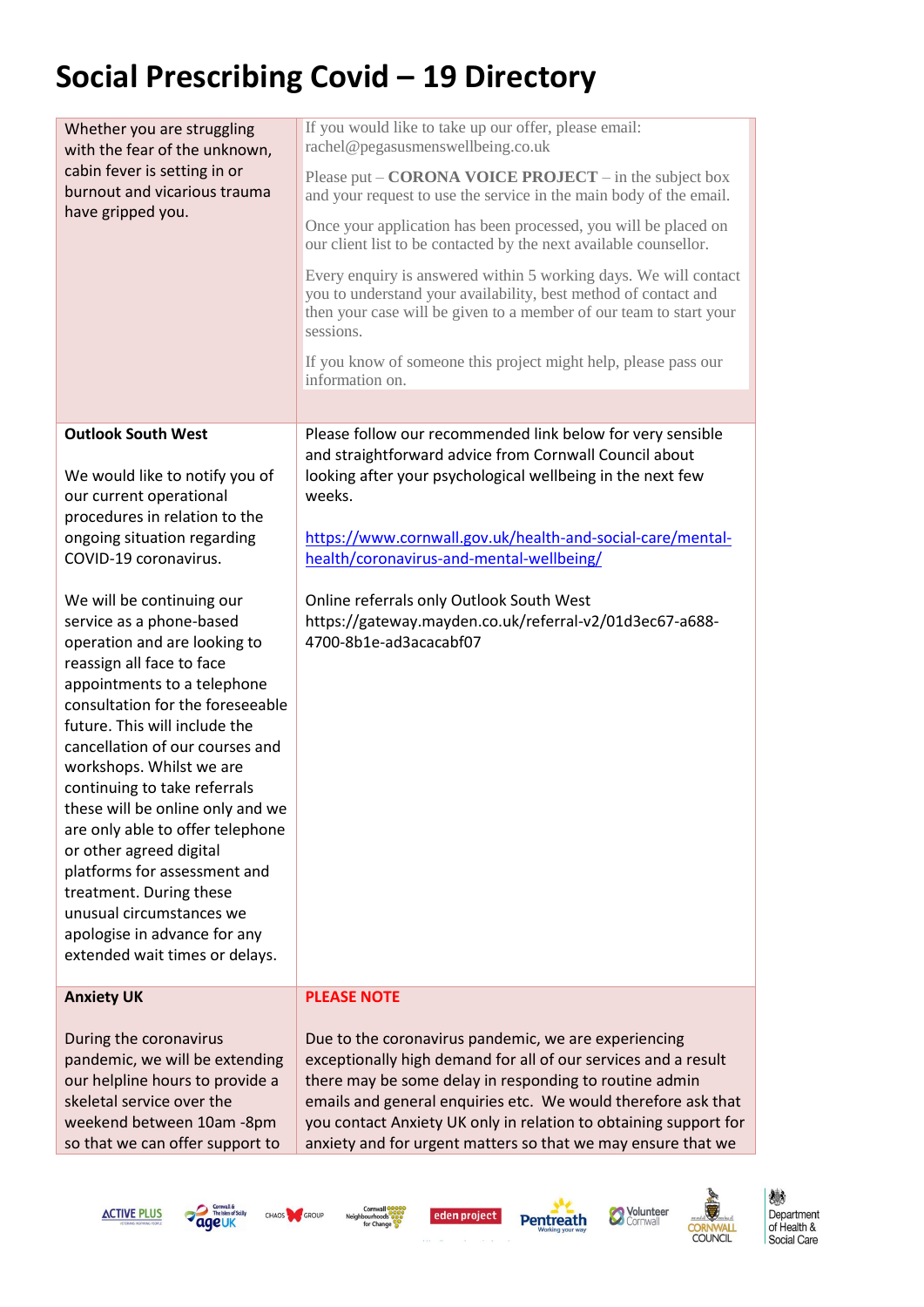| as many people as possible who<br>need our help. (03444 775774)                                                                                                                                                                                                                           | are able to support those that need us during these particularly<br>challenging times.                                                                                                                                                                                                                                                                                                                                                                                                                                                                                                                                                                                                  |
|-------------------------------------------------------------------------------------------------------------------------------------------------------------------------------------------------------------------------------------------------------------------------------------------|-----------------------------------------------------------------------------------------------------------------------------------------------------------------------------------------------------------------------------------------------------------------------------------------------------------------------------------------------------------------------------------------------------------------------------------------------------------------------------------------------------------------------------------------------------------------------------------------------------------------------------------------------------------------------------------------|
|                                                                                                                                                                                                                                                                                           | We are also currently experiencing exceptionally high demand<br>on our helpline and therefore are needing to keep calls short so<br>that we may answer as many calls as possible and help<br>everyone that needs our support. Thank you for your<br>understanding.                                                                                                                                                                                                                                                                                                                                                                                                                      |
|                                                                                                                                                                                                                                                                                           | https://www.anxietyuk.org.uk/                                                                                                                                                                                                                                                                                                                                                                                                                                                                                                                                                                                                                                                           |
|                                                                                                                                                                                                                                                                                           | Click on the red button on their website for support                                                                                                                                                                                                                                                                                                                                                                                                                                                                                                                                                                                                                                    |
| Pentreath<br>Pentreath: Due to Covid-19,<br>Pentreath are currently not<br>making any face to face visits or<br>accepting any new referrals. We<br>are continuing to support<br>people on our existing<br>caseloads and waiting list.                                                     | We are not currently answering the office 'phones. Please<br>contact your advisor or email info@pentreath.co.uk<br>You can also find lots of support and advice on our Pentreath<br>Facebook page, and our Recovery College Facebook page so<br>please search and like us!<br>https://www.facebook.com/Pentreath-Ltd-157905714238035/<br>Pentreath are also working alongside GP's and CMHT's to<br>provide telephone support to people throughout the crisis.<br>Below is a link for some tips on how to look after your mental<br>health during the Cornonavirus crisis.<br>https://mentalhealth.org.uk/publications/looking-after-your-<br>mental-health-during-coronavirus-outbreak |
| Learn to feel Calm                                                                                                                                                                                                                                                                        | <b>Adam Pearson</b>                                                                                                                                                                                                                                                                                                                                                                                                                                                                                                                                                                                                                                                                     |
| This is a series of closed<br>sessions for patients with a<br>'social prescription' from their<br>link worker. If you'd like to join<br>a similar workshop please let us<br>know.<br>These sessions are for people                                                                        | Call 07775 715672<br>m.me/cornwellfest<br>events@cornwellfest.com<br>https://cornwellfest.com                                                                                                                                                                                                                                                                                                                                                                                                                                                                                                                                                                                           |
| who are struggling with anxiety.<br>We will explore how and why<br>anxiety happens, and what we<br>can do about it. We'll share<br>knowledge about the brain,<br>practise 'solution-focused'<br>conversations, and develop<br>practical skills so we can leave<br>feeling calmer and more | https://www.facebook.com/events/212058353485518/<br>Referral via Social Prescribing<br>Sessions are free, with optional donation.                                                                                                                                                                                                                                                                                                                                                                                                                                                                                                                                                       |



confident, and know that what









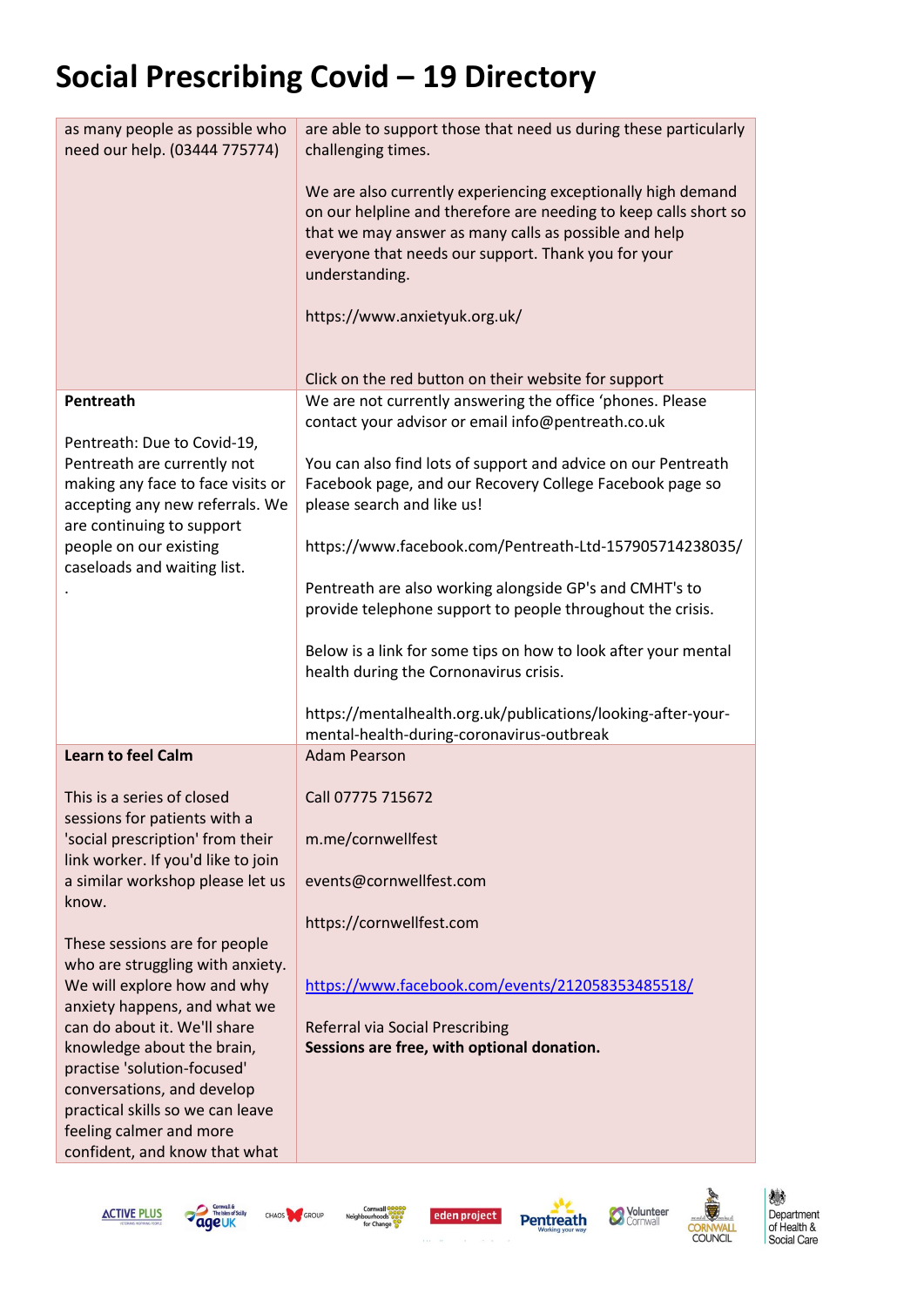| we have learned will stay with<br>us.                                                                                                                                                                                                                                                                                                                                                                                                                                                                                                                                                                                                    |                                                                                                                                                                                             |
|------------------------------------------------------------------------------------------------------------------------------------------------------------------------------------------------------------------------------------------------------------------------------------------------------------------------------------------------------------------------------------------------------------------------------------------------------------------------------------------------------------------------------------------------------------------------------------------------------------------------------------------|---------------------------------------------------------------------------------------------------------------------------------------------------------------------------------------------|
| <b>CornwellFest</b><br>We are a community interest<br>collective bringing together<br>people from businesses,<br>charities and local groups to run<br>and support wellbeing events.<br>We want to celebrate what<br>works and to help people and<br>communities to stay as healthy<br>as can be.                                                                                                                                                                                                                                                                                                                                         | CORNWELL Festivals Online schedule please see below.<br>https://cornwellfest.com/schedule<br>https://www.facebook.com/cornwellfest/                                                         |
| <b>Birch Tree Folk Choir</b><br>The benefits of singing together<br>are well known: making friends<br>and boosting confidence,<br>strengthening the immune<br>system and increasing mental<br>alertness to name but a few.<br>Birch Tree Folk Choir is a fun,<br>friendly, and welcoming choir<br>that builds on and embeds<br>these benefits. Rooted in<br>nervous system research, the<br>warm ups, breathing, exercises<br>and singing styles have been<br>specifically selected and<br>designed to connect with the<br>body's healing systems; easing<br>stress and anxiety, lowering<br>blood pressure, and reducing<br>depression. | For more information please visit their facebook page:<br>https://www.facebook.com/birchtreechoir/                                                                                          |
| Eden Natures Way - Social<br><b>Prescribing Programme</b><br>Unfortunately all the social<br>prescribing activities both on<br>and off site are cancelled for<br>the foreseeable future.<br>During this difficult time,<br>connection with nature has                                                                                                                                                                                                                                                                                                                                                                                    | Coming soon<br>Keep an eye on the facebook page and website, we will be<br>sharing ideas of what you can do to connect with nature at<br>home ※<br>https://www.facebook.com/NaturesWayEden/ |











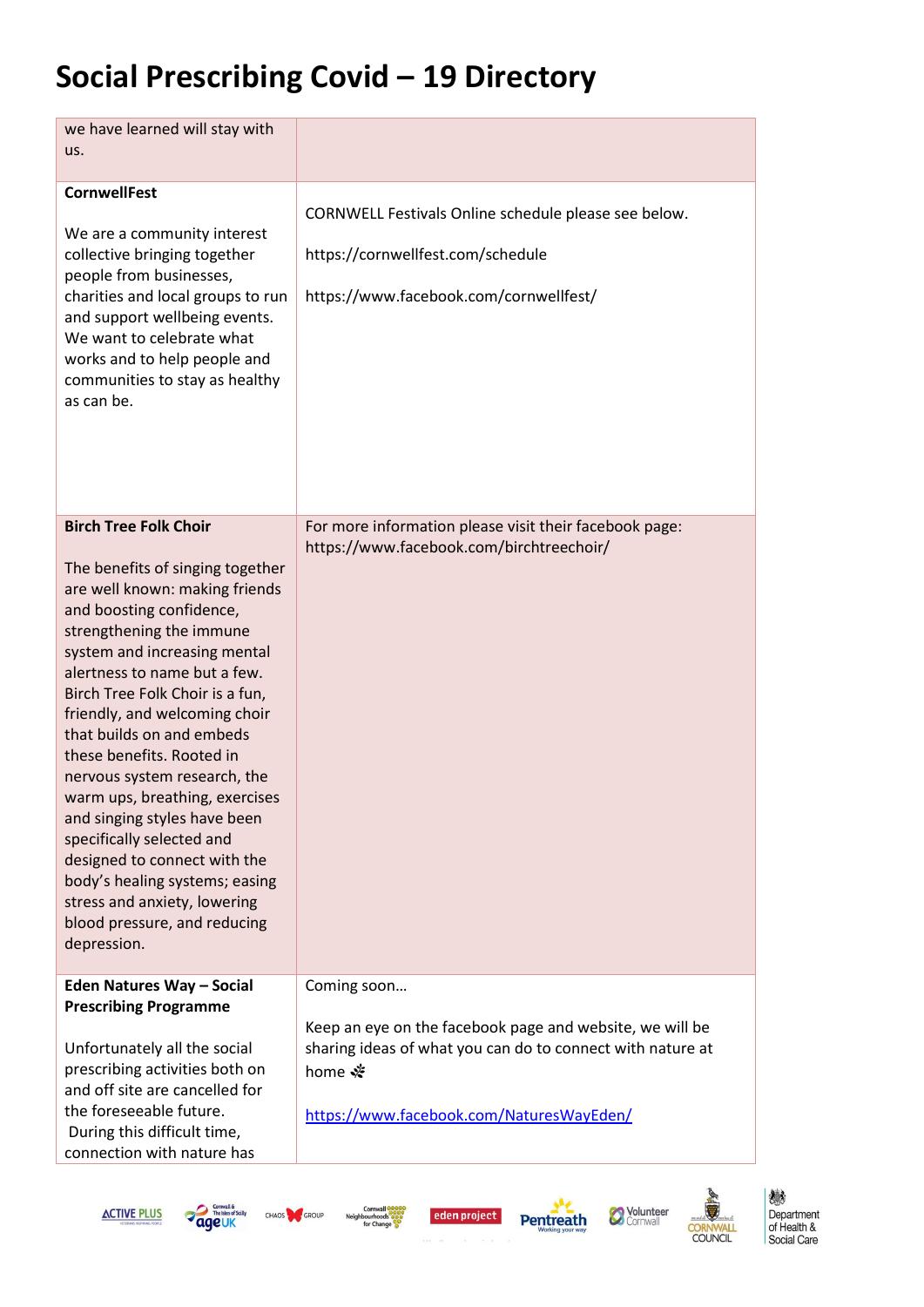| never been more important to<br>help support everyone's<br>wellbeing.                                                                                                                                                                                                                                                                                                                                                                                                                                                                                                                                                                                                                     | https://www.edenproject.com/eden-story/our-ethos/social-<br>prescribing-at-the-eden-project                    |
|-------------------------------------------------------------------------------------------------------------------------------------------------------------------------------------------------------------------------------------------------------------------------------------------------------------------------------------------------------------------------------------------------------------------------------------------------------------------------------------------------------------------------------------------------------------------------------------------------------------------------------------------------------------------------------------------|----------------------------------------------------------------------------------------------------------------|
| <b>Blurt</b><br>We know that the virus, and in<br>particular, self-isolation,<br>working from home, and the<br>reduction in services (including<br>mental health services) can<br>prove difficult to wrap our head<br>around. Coping with these<br>things can be tricky, and it's<br>only natural to be worried.<br>This page is designed to answer<br>questions, provide helpful<br>resources and information, and<br>share ideas for coping with the<br>ever-changing landscape we<br>find ourselves in.                                                                                                                                                                                | https://www.blurtitout.org/resource/the-coronavirus-helpful-<br>hub/                                           |
| <b>Stitch Together</b><br>Charis Esther works as a<br>professional hand embroiderer,<br>teaching workshops and<br>creating beautiful works of<br>stitched art!<br>From the 23rd of March - 3rd of<br>April, Charis will be sharing<br>daily stitch tutorials for you to<br>follow and create your own<br>embroidery design.<br>From the initial sketches to the<br>final piece, Charis will walk you<br>through, step-by-step, via video<br>tutorials, all you need to know<br>to create an embroidery design.<br>Aimed at children (8+) and<br>young adults, this project is a<br>perfect activity for those who<br>suddenly find themselves stuck<br>at home for the next few<br>weeks! | https://www.facebook.com/groups/stitchtogether/about/                                                          |
| <b>Ocean Flow Yoga</b>                                                                                                                                                                                                                                                                                                                                                                                                                                                                                                                                                                                                                                                                    | Check out the website for live streamed yoga classes<br>https://www.oceanflowyoga.co.uk/live-streamed-classes/ |
| Whether you are self isolating,<br>enjoying another part of this                                                                                                                                                                                                                                                                                                                                                                                                                                                                                                                                                                                                                          |                                                                                                                |











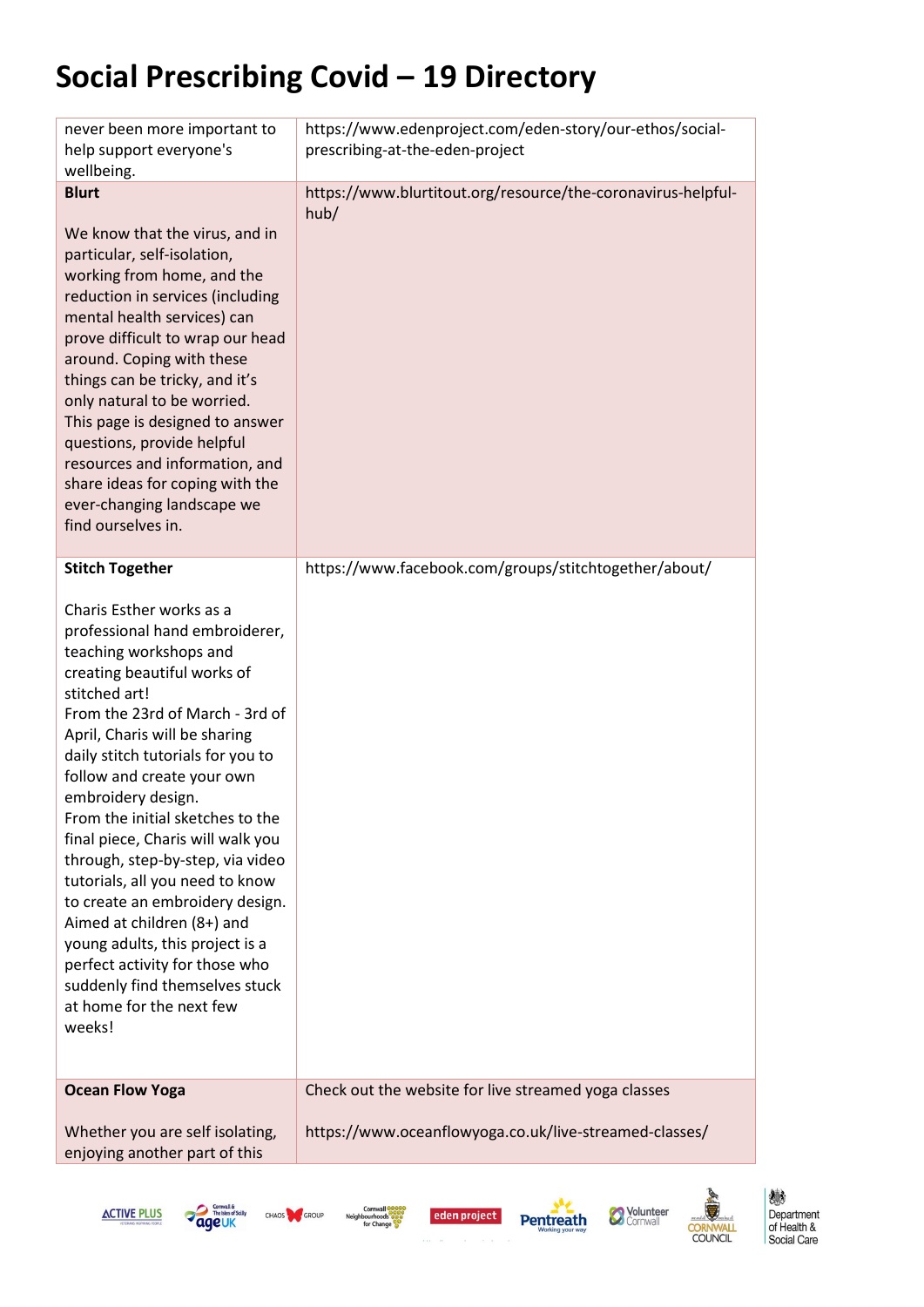| beautiful world we have a full<br>schedule of yoga classes for you<br>to get involved with from the<br>comfort of your living room.                                                                                | Also offering discounts and financial assistance to those in<br>need.<br>We believe that yoga should be accessible to everyone.<br>Whether you have been seriously affected by the current<br>situation or not, we are committed to helping those who do<br>not have the funds to practice yoga. If this is the case, please<br>get in contact with us and we will arrange free yoga credits for<br>you. |
|--------------------------------------------------------------------------------------------------------------------------------------------------------------------------------------------------------------------|----------------------------------------------------------------------------------------------------------------------------------------------------------------------------------------------------------------------------------------------------------------------------------------------------------------------------------------------------------------------------------------------------------|
| The Body Coach TV.                                                                                                                                                                                                 | https://youtu.be/ybVMu31DLQU                                                                                                                                                                                                                                                                                                                                                                             |
| An experienced fitness coach<br>with a range of YouTube videos<br>of keep fit lessons for all ages<br>and abilities, including seniors                                                                             |                                                                                                                                                                                                                                                                                                                                                                                                          |
| <b>Alison</b><br>Alison is publishing its free<br>Coronavirus (Covid-19) course<br>in 100+ languages worldwide<br>with the help of our<br>membership. Please SHARE<br>with friends, family and work<br>colleagues. | Free online courses from the world's leading experts.<br>Continue learning today.<br>https://alison.com/                                                                                                                                                                                                                                                                                                 |











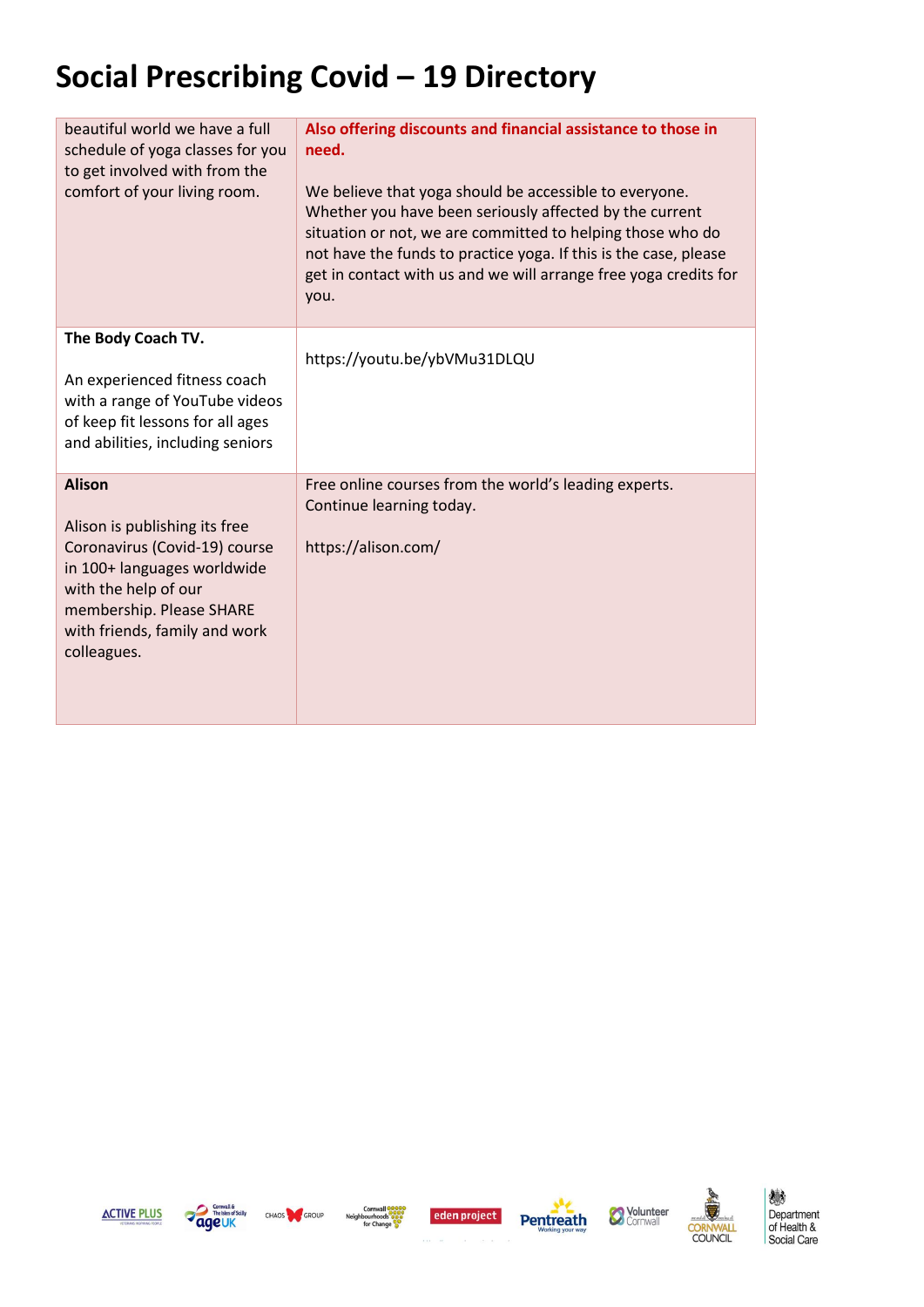| <b>Financial advice and business support</b>                                                                                                                                                                                                                                                               |                                                                                                                                                                                                                                                                                                                                                                                                                                                                                                                         |
|------------------------------------------------------------------------------------------------------------------------------------------------------------------------------------------------------------------------------------------------------------------------------------------------------------|-------------------------------------------------------------------------------------------------------------------------------------------------------------------------------------------------------------------------------------------------------------------------------------------------------------------------------------------------------------------------------------------------------------------------------------------------------------------------------------------------------------------------|
| <b>GOV.UK</b><br>Support for those affected by<br>COVID-19                                                                                                                                                                                                                                                 | https://www.gov.uk/government/publications/support-for-<br>those-affected-by-covid-19/support-for-those-affected-by-<br>covid-19                                                                                                                                                                                                                                                                                                                                                                                        |
| cornwall.gov.uk                                                                                                                                                                                                                                                                                            | View the .gov.uk information on financial support                                                                                                                                                                                                                                                                                                                                                                                                                                                                       |
| The Government have<br>announced some additional<br>help for people whose<br>household income has been<br>affected due to coronavirus.<br>Read our benefits support<br>Coronavirus page to find out<br>about statutory sick pay,<br>claiming council tax support,<br>benefits and extra financial<br>help. | Check if you can get statutory sick pay (SSP)<br>Check if you're eligible for Universal Credit<br>$\bullet$<br>Check if you're eligible for Employment and Support<br>$\bullet$<br><b>Allowance (ESA)</b><br>Your rights if your hours are cut or you're laid off<br>What to do if you cannot pay your tax bill on time<br>Universal credit advice during Coronavirus<br>https://www.cornwall.gov.uk/advice-and-<br>benefits/benefits/benefits-and-coronavirus/                                                         |
|                                                                                                                                                                                                                                                                                                            |                                                                                                                                                                                                                                                                                                                                                                                                                                                                                                                         |
| <b>The Growth Hub</b><br><b>Help for YOUR Business</b><br>We work with local businesses,<br>including self employed people<br>and not for profit organisations<br>to find the right guidance and<br>support to help their business<br>work smarter, develop and<br>grow.                                   | Support available for businesses to deal with impacts of COVID-<br>19<br>https://www.ciosgrowthhub.com/?fbclid=IwAR3LvWiuOK5-QJ-<br>zPgXLvu4lHRx9mjf76pPExGr7ZOV0I2imRDdGXi6vCDI<br>We are independent, impartial and totally free. So there is no<br>reason not to get in touch and discuss your business now.<br>Call us on 01209 708 660 we are open from 9am until 5pm<br>or send us a message outside of these hours and we can book<br>a time convenient for you.<br>https://www.ciosgrowthhub.com/the-growth-hub |
| <b>Money Saving Expert</b>                                                                                                                                                                                                                                                                                 | https://www.moneysavingexpert.com/latesttip/                                                                                                                                                                                                                                                                                                                                                                                                                                                                            |
| Martin's coronavirus help &<br>support update<br>19 new money need-to-knows<br>for employees, the self-<br>employed, those now home<br>with kids & more                                                                                                                                                    | https://www.facebook.com/MoneySavingExpert/                                                                                                                                                                                                                                                                                                                                                                                                                                                                             |











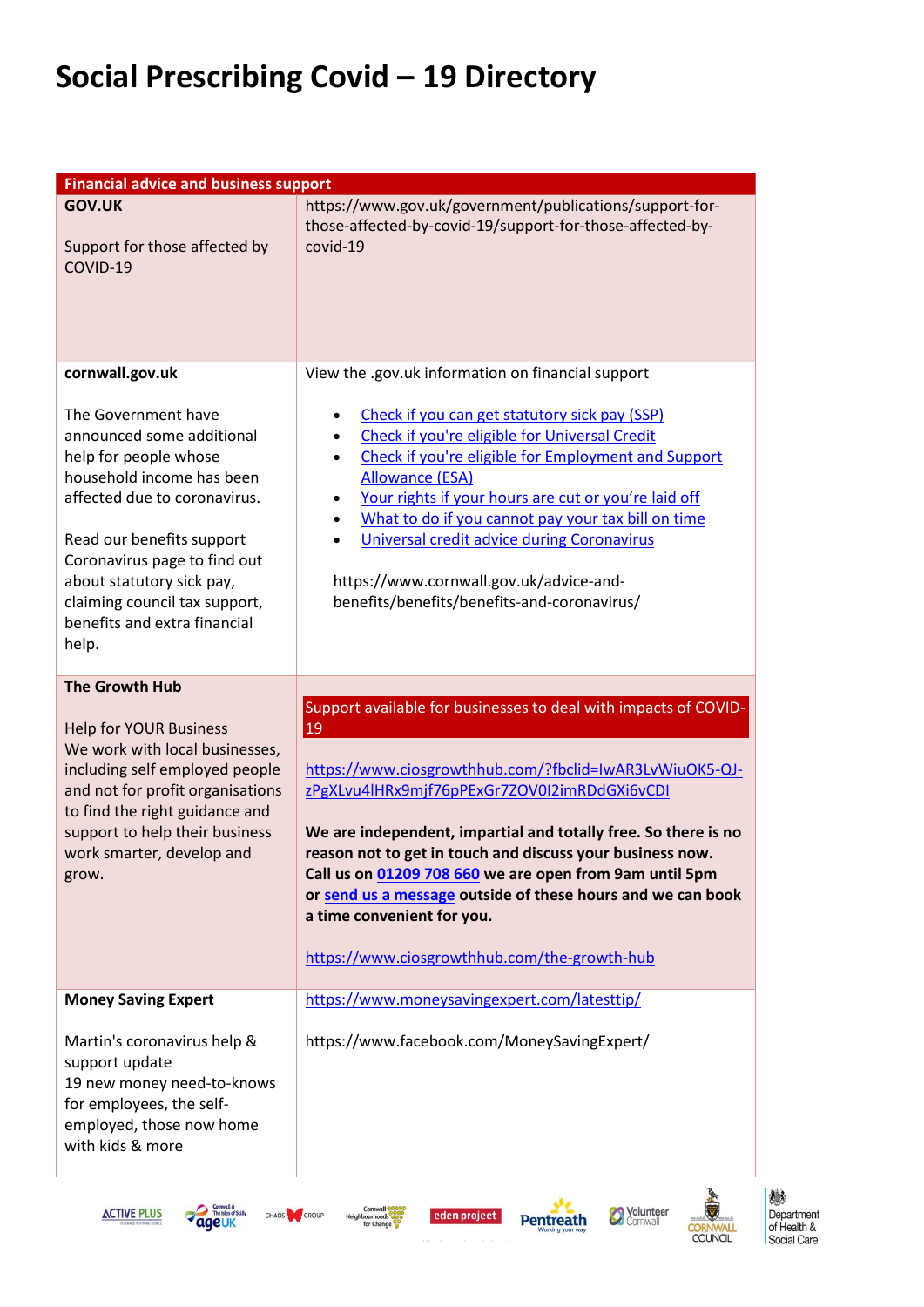| Turn 2 Us                                                                                                                                                                          | https://www.turn2us.org.uk/ |
|------------------------------------------------------------------------------------------------------------------------------------------------------------------------------------|-----------------------------|
| At Turn2us we're working hard<br>to provide as many people as<br>possible with crisis grants and<br>to make sure that we are able<br>to answer every call to our free<br>helpline. |                             |











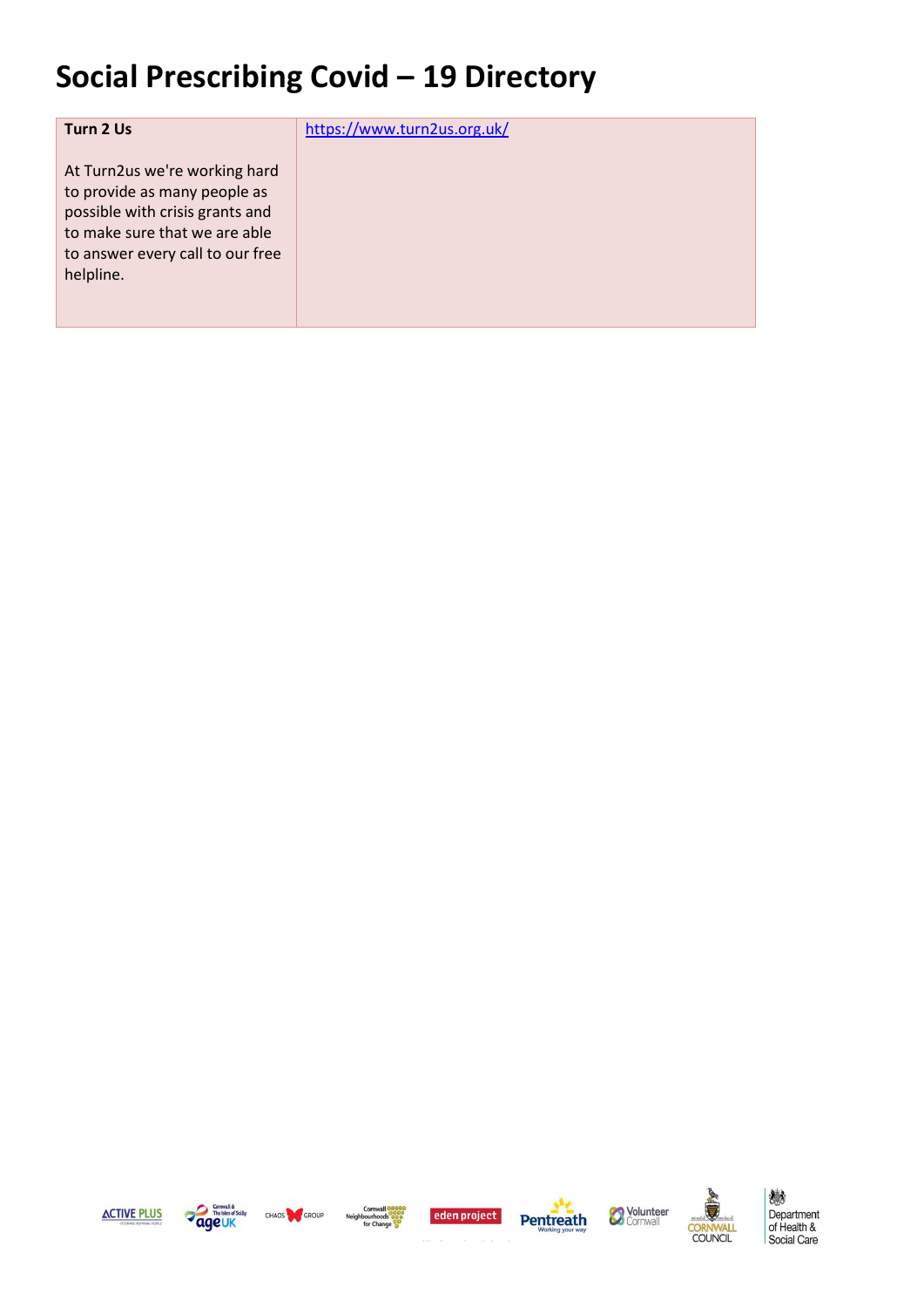| Support for people with LTHC /<br>LD / vulnerable                                                                                                                                                                                                                                                                                                                                                                                                                                                 |                                                                                                                                                                                                                                                                                                                                                   |
|---------------------------------------------------------------------------------------------------------------------------------------------------------------------------------------------------------------------------------------------------------------------------------------------------------------------------------------------------------------------------------------------------------------------------------------------------------------------------------------------------|---------------------------------------------------------------------------------------------------------------------------------------------------------------------------------------------------------------------------------------------------------------------------------------------------------------------------------------------------|
| <b>GOV.UK</b><br>Guidance on shielding and<br>protecting people defined on<br>medical grounds as extremely<br>vulnerable from COVID-19                                                                                                                                                                                                                                                                                                                                                            | https://www.gov.uk/government/publications/guidance-on-<br>shielding-and-protecting-extremely-vulnerable-persons-from-<br>covid-19/guidance-on-shielding-and-protecting-extremely-<br>vulnerable-persons-from-covid-19                                                                                                                            |
| <b>Proud to care</b><br>Cornwall Council is<br>spearheading the Proud to Care<br>Cornwall campaign to recruit<br>carers to help support<br>vulnerable people across<br>Cornwall during the COVID-19<br>crisis. More than 200 people<br>have already applied, and basic<br>training has been given to 35<br>volunteers                                                                                                                                                                             | https://www.proudtocarecornwall.org.uk/                                                                                                                                                                                                                                                                                                           |
| <b>Macmillan</b><br>Cancer and coronavirus (COVID-<br>19)<br>If you have cancer, you might<br>be worried about how<br>coronavirus affects you. The<br>most important thing is to<br>follow the advice from the NHS<br>and your healthcare team.<br>People with cancer may be at a<br>higher risk of infection, so<br>please follow the advice that<br>will help reduce the risk of<br>getting coronavirus (COVID-19).<br>This page includes advice and<br>information from the NHS and<br>GOV.UK. | The Macmillan Support Line offers confidential support to<br>people living with cancer and their loved ones. If you need to<br>talk, we'll listen<br>Macmillan Support Line 0808 808 00 00<br>Open Monday to Friday, 9am - 5pm.<br>https://www.macmillan.org.uk/cancer-information-and-<br>support/get-help/emotional-help/macmillan-support-line |









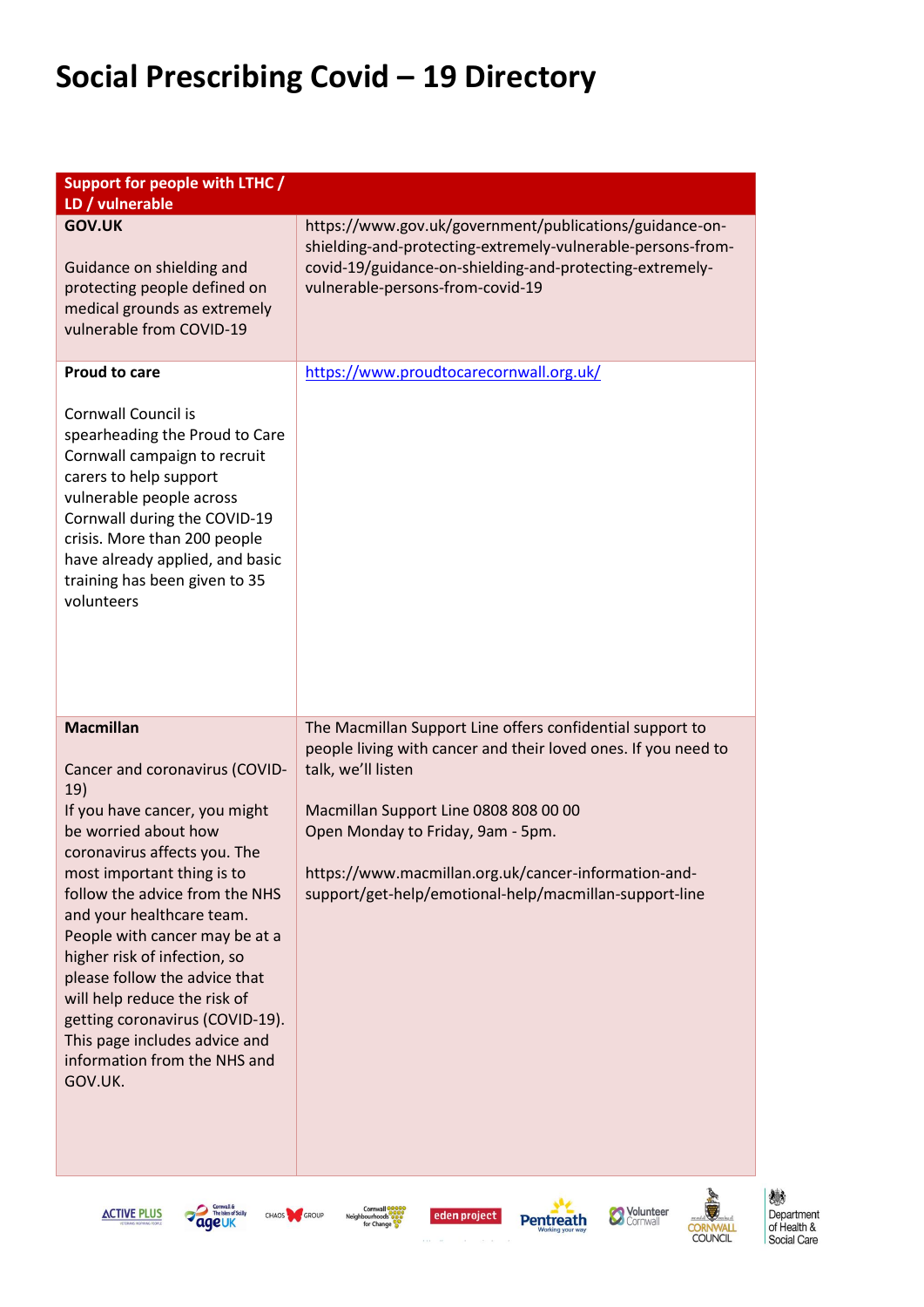| <b>Healthy Outlook</b><br>Healthy Outlook is for people<br>who find it difficult managing<br>these long-term physical health<br>conditions, and are also<br>experiencing symptoms of<br>stress, depression or anxiety as<br>a result.                                                                                                                                                                                                                                                        | Healthy outlook-offering telephone consultations<br>Healthy-outlook.co.uk<br>01208 871905<br>https://healthy-outlook.co.uk/form/register-health-<br>professionals                                                                                                                                                                                                                                  |
|----------------------------------------------------------------------------------------------------------------------------------------------------------------------------------------------------------------------------------------------------------------------------------------------------------------------------------------------------------------------------------------------------------------------------------------------------------------------------------------------|----------------------------------------------------------------------------------------------------------------------------------------------------------------------------------------------------------------------------------------------------------------------------------------------------------------------------------------------------------------------------------------------------|
| <b>The Silver Line</b><br>The Silver Line operates the<br>only confidential, free helpline<br>for older people across the UK<br>that's open 24 hours a day,<br>seven days a week, 365 days of<br>the year.                                                                                                                                                                                                                                                                                   | The Silver Line Helpline - 0800 4 70 80 90                                                                                                                                                                                                                                                                                                                                                         |
| <b>Safer Cornwall</b><br>Safer Futures has put<br>contingencies in place as a<br>result of the coronavirus<br>outbreak, to ensure they<br>continue provide specialist<br>services to those experiencing<br>domestic abuse or sexual<br>violence. Their message is:<br>'Don't suffer in silence, help is<br>available to you if you need it.<br>Help includes safe<br>accommodation, advocacy and<br>advice for you, your family,<br>friends or colleagues, as well as<br>recovery services.' | If you are experiencing domestic abuse, or would like further<br>information about services available, please go to the Safer<br>Cornwall website or the Safer Futures website.<br>You can also ring Safer Futures on 0300 777 4777 or Cornwall<br>Refuge Trust's 24Hr Helpline on 01872 225629.<br>If you or someone you know is at immediate risk of harm,<br>please call the police now on 999. |
| <b>Cornwall Hospice Care</b><br>Our Therapy Team have put<br>together some self-help<br>resources that we hope you will<br>find useful in managing your<br>condition.<br>Lymphoedema advice<br>Managing breathlessness<br>Overall wellbeing<br>Mindfulness and relaxation<br>A short relaxation meditation                                                                                                                                                                                   | https://www.cornwallhospicecare.co.uk/our-care/therapy-<br>team/self-help-resources/<br>Hub resources include a phone consultation with a<br>physiotherapist or occupational therapist, criteria information<br>can be found on the website or contact 01726 829874.<br>https://www.facebook.com/CornwallHospiceCare/                                                                              |

**ACTIVE PLUS** 







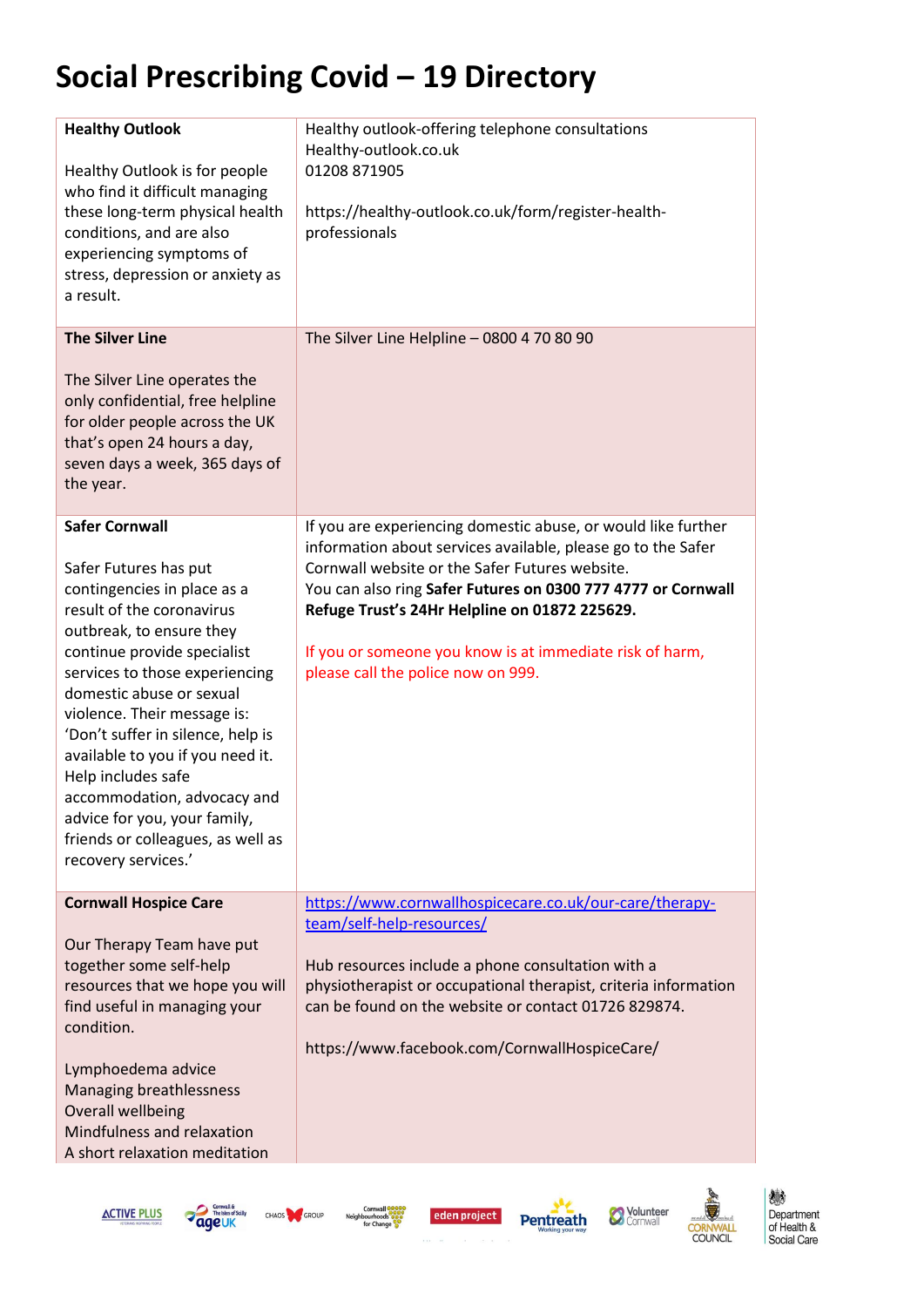| A short mindfulness session.                                                                                                                                                                                                                                                                                                                                                                                           |                                                                                                                                                                                                                                                                                           |
|------------------------------------------------------------------------------------------------------------------------------------------------------------------------------------------------------------------------------------------------------------------------------------------------------------------------------------------------------------------------------------------------------------------------|-------------------------------------------------------------------------------------------------------------------------------------------------------------------------------------------------------------------------------------------------------------------------------------------|
| Pharmacy2U<br>We are a pharmacy where<br>clinical excellence and unique<br>technology help us deliver the<br>effortless services our patients<br>are used to in every aspect of<br>their lives. Like all UK<br>pharmacies we are regulated by<br>the General Pharmaceutical<br><b>Council and our Online Doctor</b><br>service is regulated by the Care<br><b>Quality Commission.</b><br><b>Prescriptions Delivery</b> | Pharmacy2U<br>Pharmacy2u.co.uk<br>0113 266 0222                                                                                                                                                                                                                                           |
| <b>Patient Participant Group</b>                                                                                                                                                                                                                                                                                                                                                                                       | Some PPG are delivering precriptions                                                                                                                                                                                                                                                      |
| <b>Cornwall People First</b><br>Cornwall People First is a user-<br>led self advocacy charity for<br>adults with learning disabilities<br>or autism throughout Cornwall.<br>We support people to speak up<br>for themselves and work closely<br>with the services they receive<br>to improve things, helping<br>people to achieve the life they<br>want.                                                               | Cornwall People First - Forums<br>We're going to be talking about the Coronavirus outbreak and<br>what we can do to stay healthy.<br>Contact fliss@cornwallpeoplefirst.com<br>07467593820<br>https://www.facebook.com/cornwallpeoplefirstofficial<br>https://www.cornwallpeoplefirst.com/ |
| <b>Community Halls</b>                                                                                                                                                                                                                                                                                                                                                                                                 | Check out your local community Hall - some are offering<br>volunteers to collect and deliver prescriptions and are doing<br>food shops and offering a small crisis fund.                                                                                                                  |
| <b>ADOPT A GRANDPARENT</b><br>We launched our 'Adopt a<br>Grandparent' campaign to bring<br>a sense of comfort to young<br>people and the elderly who may<br>not have<br>grandparents/grandchildren of<br>their own, with the aim of<br>creating long-lasting<br>intergenerational friendships.                                                                                                                        | https://chdliving.co.uk/adopt-grandparent                                                                                                                                                                                                                                                 |











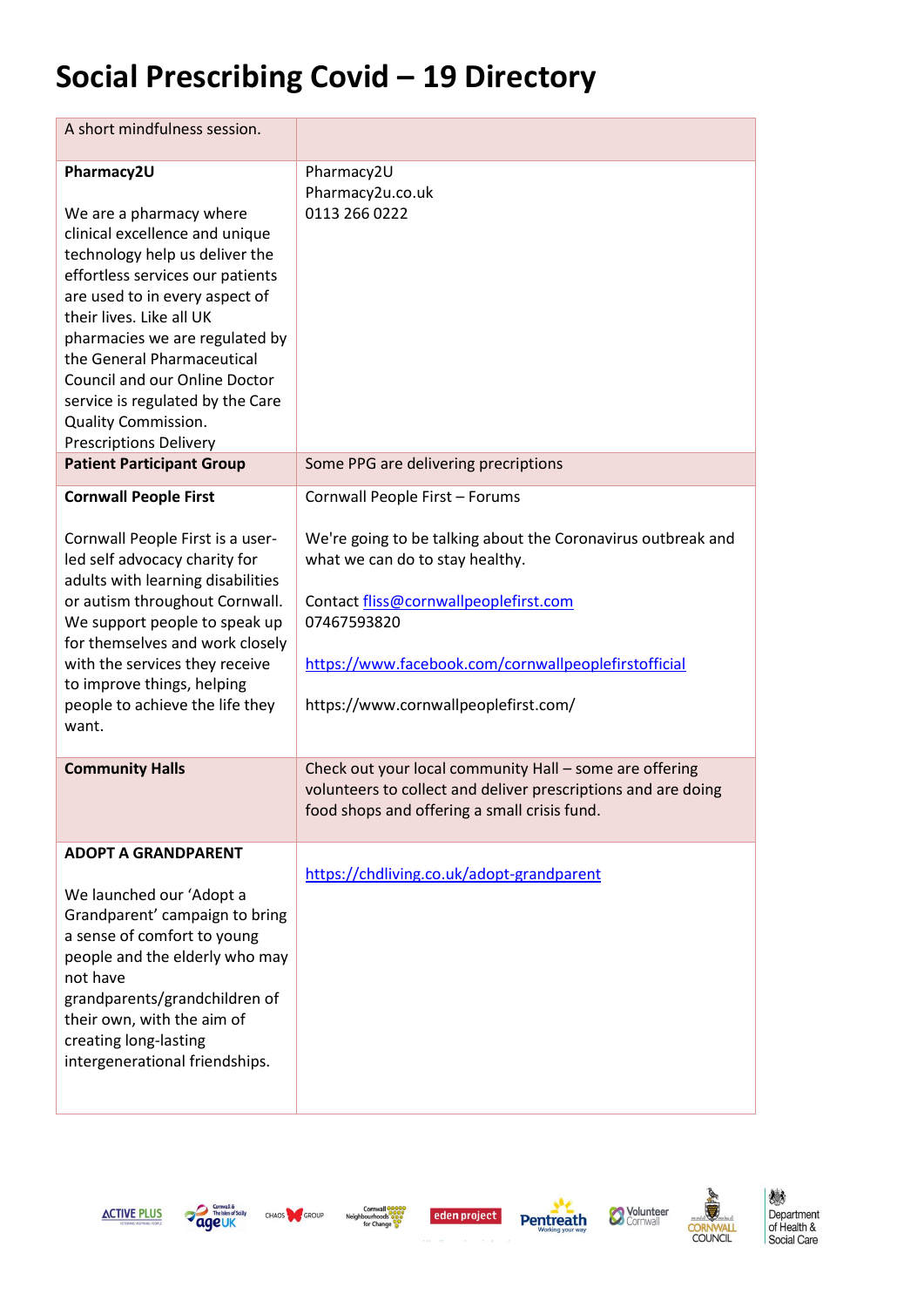| <b>Cornwall Link</b><br>https://cornwall-link.madeopen.co.uk/coronavirus-help<br><b>Supporting Cornwall</b><br>This online platform is<br>a place for<br>communities in<br>Cornwall to connect<br>and support each<br>other through the<br>Coronavirus.<br><b>Help at Hand</b><br>1. Download the Help at Hand App for iPhones and iPads:<br>https://apps.apple.com/us/app/help-at-hand-community-<br>The Help @ Hand App<br>is a quick reference<br>info/id1441107175<br>means of contact with<br>the numbers people<br>2. Download the Help at Hand App for Android phones and tablets:<br>need fast and possibly<br>during a crises.<br>https://play.google.com/store/apps/details?id=community.hand.help<br>3. Use the Help at Hand Web App on PC or home computer via your<br>browser:<br>https://admin.hand.community/groups/2otdIN1MrK4G8dN7qNjd<br>4. Alternatively visit our Help at Hand web page to download from there:<br>https://hand.community/<br><b>New COVID-19</b><br>To use the free GOV.UK Coronavirus Information Service on WhatsApp,<br>simply add 07860 064422 in your phone contacts and then message the<br><b>WhatsApp</b><br>information service<br>word 'hi' in a WhatsApp message to get started.<br>The Government has<br>A set of menu options is then presented which the user can choose from<br>now launched a<br>and then be sent relevant guidance from GOV.UK pages as well as links<br>to GOV.UK for further information.<br>Coronavirus<br><b>Information Service</b><br>on WhatsApp. The<br>free service is an<br>automated 'chatbot'<br>that will allow people | <b>Useful resources</b> |  |  |
|-----------------------------------------------------------------------------------------------------------------------------------------------------------------------------------------------------------------------------------------------------------------------------------------------------------------------------------------------------------------------------------------------------------------------------------------------------------------------------------------------------------------------------------------------------------------------------------------------------------------------------------------------------------------------------------------------------------------------------------------------------------------------------------------------------------------------------------------------------------------------------------------------------------------------------------------------------------------------------------------------------------------------------------------------------------------------------------------------------------------------------------------------------------------------------------------------------------------------------------------------------------------------------------------------------------------------------------------------------------------------------------------------------------------------------------------------------------------------------------------------------------------------------------------------------------------------------------------------------------|-------------------------|--|--|
|                                                                                                                                                                                                                                                                                                                                                                                                                                                                                                                                                                                                                                                                                                                                                                                                                                                                                                                                                                                                                                                                                                                                                                                                                                                                                                                                                                                                                                                                                                                                                                                                           |                         |  |  |
|                                                                                                                                                                                                                                                                                                                                                                                                                                                                                                                                                                                                                                                                                                                                                                                                                                                                                                                                                                                                                                                                                                                                                                                                                                                                                                                                                                                                                                                                                                                                                                                                           |                         |  |  |
|                                                                                                                                                                                                                                                                                                                                                                                                                                                                                                                                                                                                                                                                                                                                                                                                                                                                                                                                                                                                                                                                                                                                                                                                                                                                                                                                                                                                                                                                                                                                                                                                           |                         |  |  |
|                                                                                                                                                                                                                                                                                                                                                                                                                                                                                                                                                                                                                                                                                                                                                                                                                                                                                                                                                                                                                                                                                                                                                                                                                                                                                                                                                                                                                                                                                                                                                                                                           |                         |  |  |
|                                                                                                                                                                                                                                                                                                                                                                                                                                                                                                                                                                                                                                                                                                                                                                                                                                                                                                                                                                                                                                                                                                                                                                                                                                                                                                                                                                                                                                                                                                                                                                                                           |                         |  |  |
|                                                                                                                                                                                                                                                                                                                                                                                                                                                                                                                                                                                                                                                                                                                                                                                                                                                                                                                                                                                                                                                                                                                                                                                                                                                                                                                                                                                                                                                                                                                                                                                                           |                         |  |  |
|                                                                                                                                                                                                                                                                                                                                                                                                                                                                                                                                                                                                                                                                                                                                                                                                                                                                                                                                                                                                                                                                                                                                                                                                                                                                                                                                                                                                                                                                                                                                                                                                           |                         |  |  |
|                                                                                                                                                                                                                                                                                                                                                                                                                                                                                                                                                                                                                                                                                                                                                                                                                                                                                                                                                                                                                                                                                                                                                                                                                                                                                                                                                                                                                                                                                                                                                                                                           |                         |  |  |
|                                                                                                                                                                                                                                                                                                                                                                                                                                                                                                                                                                                                                                                                                                                                                                                                                                                                                                                                                                                                                                                                                                                                                                                                                                                                                                                                                                                                                                                                                                                                                                                                           |                         |  |  |
|                                                                                                                                                                                                                                                                                                                                                                                                                                                                                                                                                                                                                                                                                                                                                                                                                                                                                                                                                                                                                                                                                                                                                                                                                                                                                                                                                                                                                                                                                                                                                                                                           |                         |  |  |
|                                                                                                                                                                                                                                                                                                                                                                                                                                                                                                                                                                                                                                                                                                                                                                                                                                                                                                                                                                                                                                                                                                                                                                                                                                                                                                                                                                                                                                                                                                                                                                                                           |                         |  |  |
|                                                                                                                                                                                                                                                                                                                                                                                                                                                                                                                                                                                                                                                                                                                                                                                                                                                                                                                                                                                                                                                                                                                                                                                                                                                                                                                                                                                                                                                                                                                                                                                                           |                         |  |  |
|                                                                                                                                                                                                                                                                                                                                                                                                                                                                                                                                                                                                                                                                                                                                                                                                                                                                                                                                                                                                                                                                                                                                                                                                                                                                                                                                                                                                                                                                                                                                                                                                           |                         |  |  |
| most common<br>questions about                                                                                                                                                                                                                                                                                                                                                                                                                                                                                                                                                                                                                                                                                                                                                                                                                                                                                                                                                                                                                                                                                                                                                                                                                                                                                                                                                                                                                                                                                                                                                                            | to get answers to the   |  |  |
| COVID-19 directly<br>from Government. It                                                                                                                                                                                                                                                                                                                                                                                                                                                                                                                                                                                                                                                                                                                                                                                                                                                                                                                                                                                                                                                                                                                                                                                                                                                                                                                                                                                                                                                                                                                                                                  |                         |  |  |









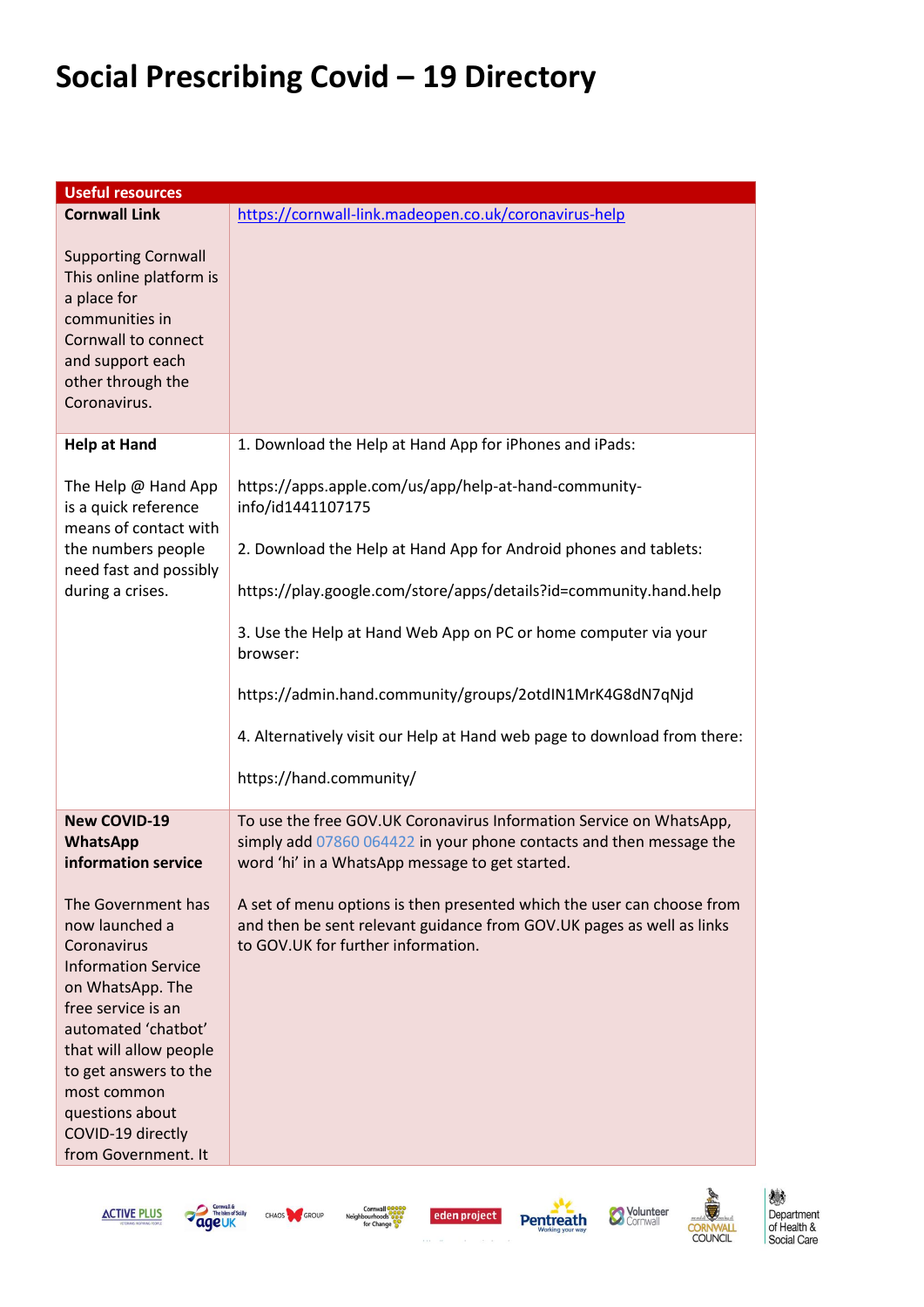| aims to further reduce<br>the burden on NHS<br>services, including<br>111, combat the<br>spread of the virus<br>and ensure people<br>stay at home and save<br>lives. |                                                                                                                     |
|----------------------------------------------------------------------------------------------------------------------------------------------------------------------|---------------------------------------------------------------------------------------------------------------------|
| <b>Mencap</b>                                                                                                                                                        | Take a look at the information below and download our latest easy read<br>guidance (from 24 March 2020).            |
| We have created<br>some easy ready<br>information about                                                                                                              | Mencap also have an easy read guide.                                                                                |
| Coronavirus for you to<br>use based on the                                                                                                                           | https://www.mencap.org.uk/advice-and-support/health/coronavirus                                                     |
| latest guidance from<br>the Government.                                                                                                                              |                                                                                                                     |
| <b>MARCH Network</b>                                                                                                                                                 | https://www.marchnetwork.org/creative-isolation                                                                     |
| The March Network<br>have prepared a<br>resource page of<br>creative activities to<br>do whilst in isolation<br>at home.                                             |                                                                                                                     |
| <b>Carers UK</b>                                                                                                                                                     | https://www.carersuk.org/help-and-advice/health/looking-after-your-<br>health/coronavirus-covid-19                  |
| As the situation with<br>coronavirus evolves,<br>it's important to know<br>what support is<br>available to you as a<br>carer and those you<br>look after.            |                                                                                                                     |
| <b>Cornwall Rural</b><br><b>Community Charity</b>                                                                                                                    | Please call 01872 243557 or 01872 243534 Monday to Friday, 9:00am-<br>5:00pm. All support offered is free of charge |
| CRCC is offering digital<br>support to those who<br>need it. If you are<br>experiencing issues<br>with tablets, laptops<br>or smartphones                            |                                                                                                                     |
| <b>Diabetes UK</b>                                                                                                                                                   | https://www.diabetes.org.uk/about_us/news/coronavirus                                                               |